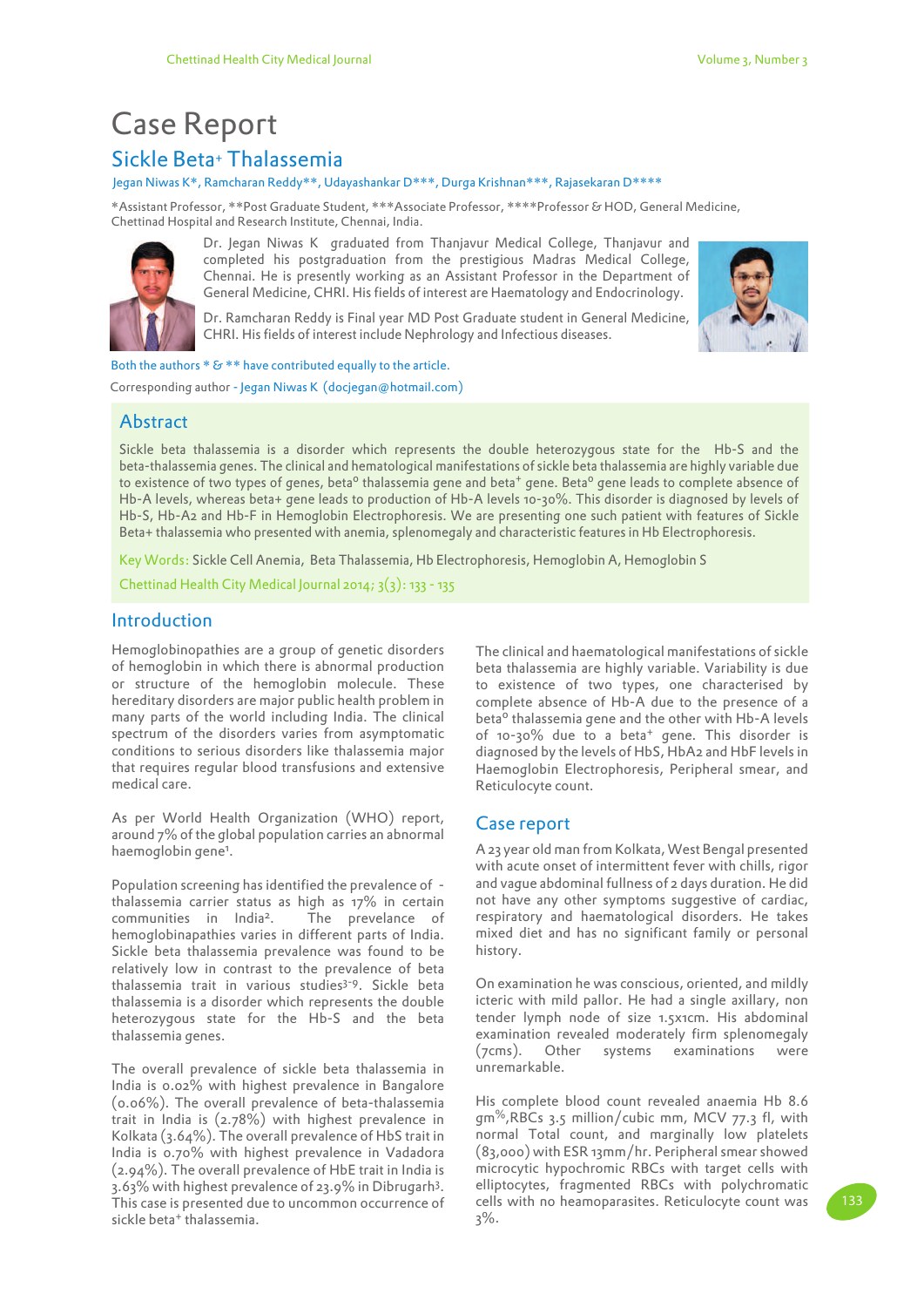His biochemical investigations showed mild haemolysis with Total Bilirubin 2.93 mg/dl (Indirect bilirubin-2.80mg/dl), Lactate dehyrogenase (LDH)- 1387 IU with normal liver function tests and Urine Urobilinogen were normal.

Serological tests like Coombs direct and indirect, ELISA for HIV and Dengue were negative. FNAC of the node showed a reactive infiltrate. Serum ferritin was 191.6ng/ml. Bone marrow biopsy study showed erythroid hyperplasia with mild megaloblastic changes and dyserythropoeisis. Iron stores were increased.

In view of anemia and splenomegaly and raised LDH, negative coomb's test and in the absence of hemoparasites, patient was investigated further to find the cause for hemolysis and hence sickling test was ordered. Sickling test came positive with Hb electrophoresis revealing HbS 72.8%, HbA level 4.6%, HbA2 5.2%, HbF- 15.3%, suggestive of a hemoglobinopathy.

## Discussion & Conclusion

Differentiation of sickle cell anaemia and some of the sickle beta thalassemia syndromes has to be done carefully due to close similarity of symptoms and laboratory features. Mean corpuscular volume (MCV) may be normal or low in all thalassemia syndromes.

Symptoms and blood picture of patients with HbS beta<sup>o</sup> thalassemia are similar to those of homozygous sickle cell disease (HbSS) with microcytosis, marked hypochromia, target cells and sickle cells in the peripheral smear and can be differentiated only by Hb electrophoresis.

The Haemoglobin Electrophoresis pattern of the sickle-beta<sup>o</sup> thalassemia consists almost totally of Hb-S with a mild increase in Hb-F and Hb-A2 and absent Hb-A10. They also have similar symptoms of homozygous sickle cell disease like frequent painful vasoocclusive crises, hand-foot syndrome and aseptic necrosis of bone with autosplenectomy.

The beta<sup>+</sup> thalassemia type consists of Hb-S, along with 10-30% of Hb-A and a mild increase in Hb-F and Hb-A<sub>2</sub>. Patients with HbS beta<sup>+</sup> thalassemia are characterized by mild anemia associated with moderate splenomegaly, in contrast to autosplenectomy of sickle cell anemia<sup>11</sup>.

Sickle beta+ thalassemia patients have Hb-S composition of approximately 60–70%, Hb-A 25%, and an elevated level of  $Hb-A_2^{\ 12}$ . They also can have few symptoms like occasional vasoocclusive crises and aseptic necrosis of the bone.

Patiens with HbS-HPFH (HbS & Heriditary Perisistence of Fetal Hemoglobin) are asymptomatic and not anemic.

 $HbA<sub>2</sub>$  levels are elevated above 3.5% in HbS beta thalassemia and are low or normal in patients with HbS-HPFH. HbF level in patients with HPFH are generally more than 20%<sup>13</sup>.

Thus a careful evaluation of symptoms and signs along with Hb electrophoresis helps us to distinguish between various sickle beta thalassemia syndromes.

#### References

- 1) WHO. Management of Haemoglobin Disorders. Report of Joint WHO-TIF Meeting on the Management of Haemoglobin Disorders. Nicosia, Cyprus, 16-18 November 2007. World Health Organization 2008: 1-2. Available from: http://www.who.int/genomics/WHO TIF genetics.
- 2) Vaz FE, Thakur CB, Banerjee MK, Gangal SG. Distribution of beta-Thalassemia Mutations in the Indian Population Referred to a Diagnostic Center. Hemoglobin 2000;24:181-94 [PUBMED]
- 3) D. Mohanty, R. B. Colah, A. C. Gorakshakar, R. Z. Patel, et al., Prevalence of ß - thalassemia and other haemoglobinopathies in six cities in India: a multicentre study. J Community Genet. Jan 2013;  $4(1): 33-42.$
- 4) Jain BB, Roy RN, Ghosh S, Ghosh T, Banerjee U, Bhattacharya SK. Screening for thalassemia and other hemoglobinopathies in a tertiary care hospital of West Bengal: Implications for population screening. Indian J Public Health 2012;56:297-300
- 5) Balgir RS. Spectrum of hemoglobinopathies in the state of Orissa, India: A ten years cohort study.JAPI. 2005;53:1021–1026.
- 6) Chatterjee N, Mishra A, Soni R, Kulkarni H, Mantani M, Shrivastava M. Bayesian estimates of the prevalence of -thalassemia trait in voluntary blood donors of central India: a survey. Hemoglobin. 2010;34:548–560. Doi: 10.3109/03630269.2010.526488.
- 7) Chhotray GP, Dash BP, Ranjit M. Spectrum of hemoglobinopathies in Orissa, India. Hemoglobin.2004;28:117–122. Doi: 10.1081/HEM-120034244.
- 8) Colah R, Thomas M, Mayekar P. Assessing the impact of screening & counseling high school children for beta thalassemia in India. J Med Screen. 2007;14:158. Doi: 10.1258/096914107782066202.
- 9) Madan N, Sharma S, Sood S K, Colah R, Bhatia H M. Frequency of ß-thalassemia trait and other hemoglobinopathies in northern and western India. Indian J Hum Genet 2010;16:16-25
- 10) Frank Firkin, Disorders of Haemoglobin structure and Synthesis, De Gruchy's Clinical Heamatology in Medical Practice, 5th edition: pages 140-151, Blackwell Science Ltd., France.
- 11) Winfred C.Wang, Sickle Cell Anemia and other Sickling Syndromes, Wintrobe's Clinical Heamatology, 11th edition: pages 1294-1295,

134